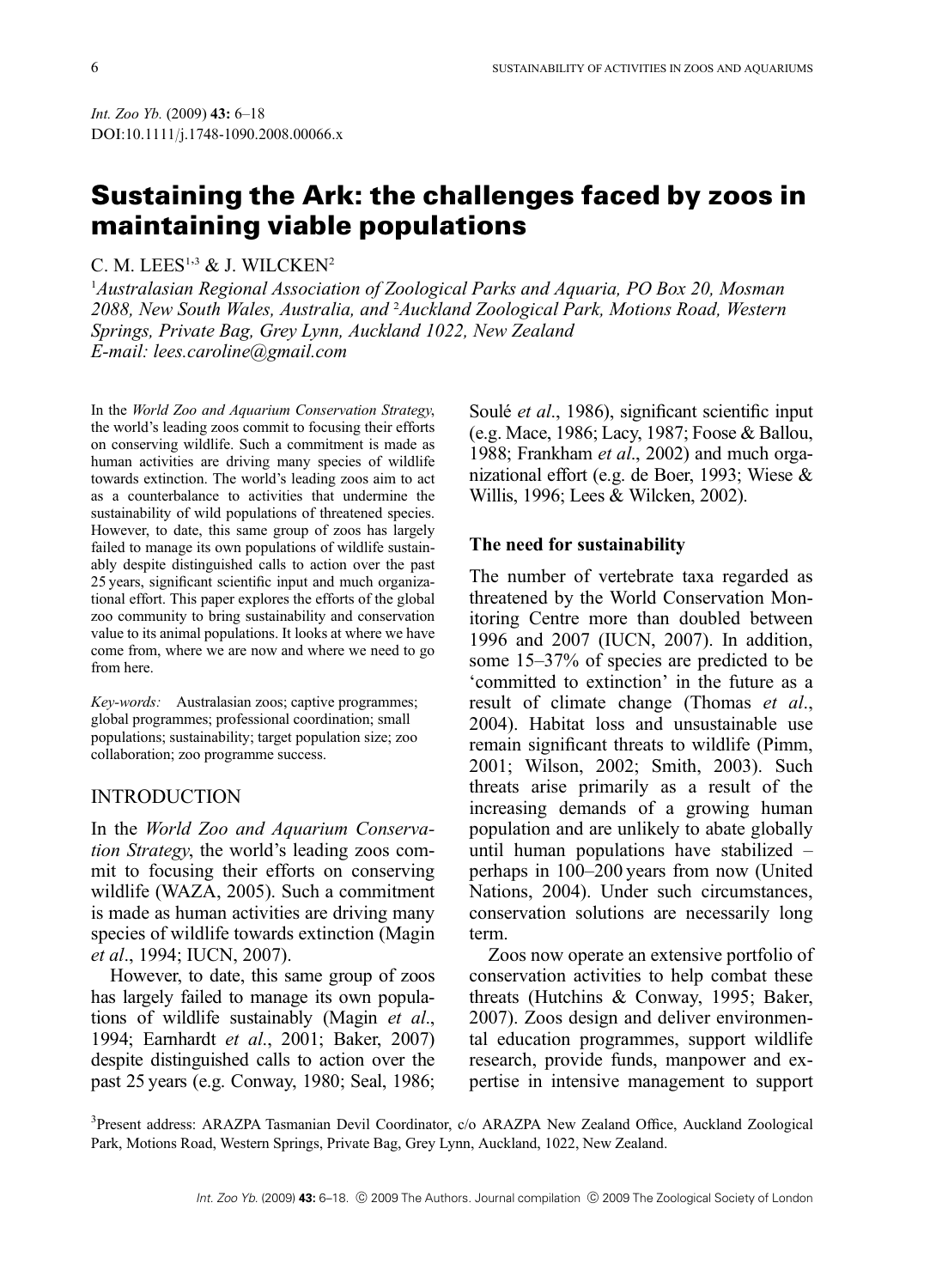conservation efforts, and reintroduce captive animals into the wild. This last component, reintroduction, may be used to re-establish lost wild populations, to support struggling ones or as part of an interactive, meta-population approach to the management of wild and captive stocks (Seal, 1991; Magin et al., 1994). These activities rely on the presence of living animal collections in zoos. To fulfil the full suite of conservation roles required of them, these animal collections must be demographically robust, genetically representative of wild counterparts and able to sustain these characteristics for the foreseeable future.

#### What is a sustainable population?

We define a sustainable population here as one that is able to persist, indefinitely, with the resources available to it. Sustainable populations fall into two categories.

The first contains those populations with sufficient internal resources to persist without supplementation; that is, they are able to withstand or avoid the potential population hazards of fluctuating birth and death rates, sex-ratio skews, inbreeding and low gene diversity (Frankham et al., 2002). This subset of sustainable populations is considered 'selfsustaining' and populations in this category are necessarily very large.

The second category contains populations that, usually because of their smaller size, do not have sufficient internal resources for sustainability, but are sustained by external supplementation. For the sustainability test to be satisfied, this supplementation must be from source populations able to sustain the required harvest themselves without depletion. A population of any size can be sustainable, provided that the supplementing source population can accommodate the required harvest. The larger and better managed the population, the lower the rate of supplementation needed (Willis & Wiese, 1993).

#### Collaboration for sustainability

Overwhelmingly, the population sizes and/or supplementation rates required for sustainability are beyond the reach of an individual zoo. It has long been recognized that cooperation between institutions is the only realistic route for sustaining most species held in zoos (Seal, 1986; Baker & George, 1988; Foose & Ballou, 1988).

In a landmark paper, Soulé *et al.* (1986) proposed a rationale and framework for maximizing the number of sustainable populations held in the world's zoos through global cooperation. The paper The millenium ark: how long a voyage, how many staterooms, how many passengers? carved out a scheme for optimal allocation of global zoo space coupled to the application of (then) emerging science. Their proposal is perhaps the most elegant presented to date in terms of making efficient, sustainable and conservationrelevant use of zoo space.

# The Ark paradigm

The Ark paradigm as described by Soule et al. (1986) responds to the then predicted 'demographic winter' of 500–1500 years after which the current trend of environmental degradation would be expected to stabilize, allowing for the re-establishment of wild areas. The authors propose a role for zoos in sustaining a subset of species through this period.

To retain their value as a genetic reservoir, a target of retaining 90% of wild source gene diversity in these populations was proposed, offering an intuitive threshold between the need to retain genetic diversity and the constraints of available space.

Further, recognizing the large size of captive populations needed to meet this target over 500–1500 years, they instead proposed a 200 year target, arguing that within 200 years technological developments will allow much less space-intensive means of preserving populations through cryopreservation of gametes and assisted reproduction. [Coincidentally, this accords well with the more recent 100– 200 year estimates for the time frame for achieving a stable human population size (United Nations, 2004).]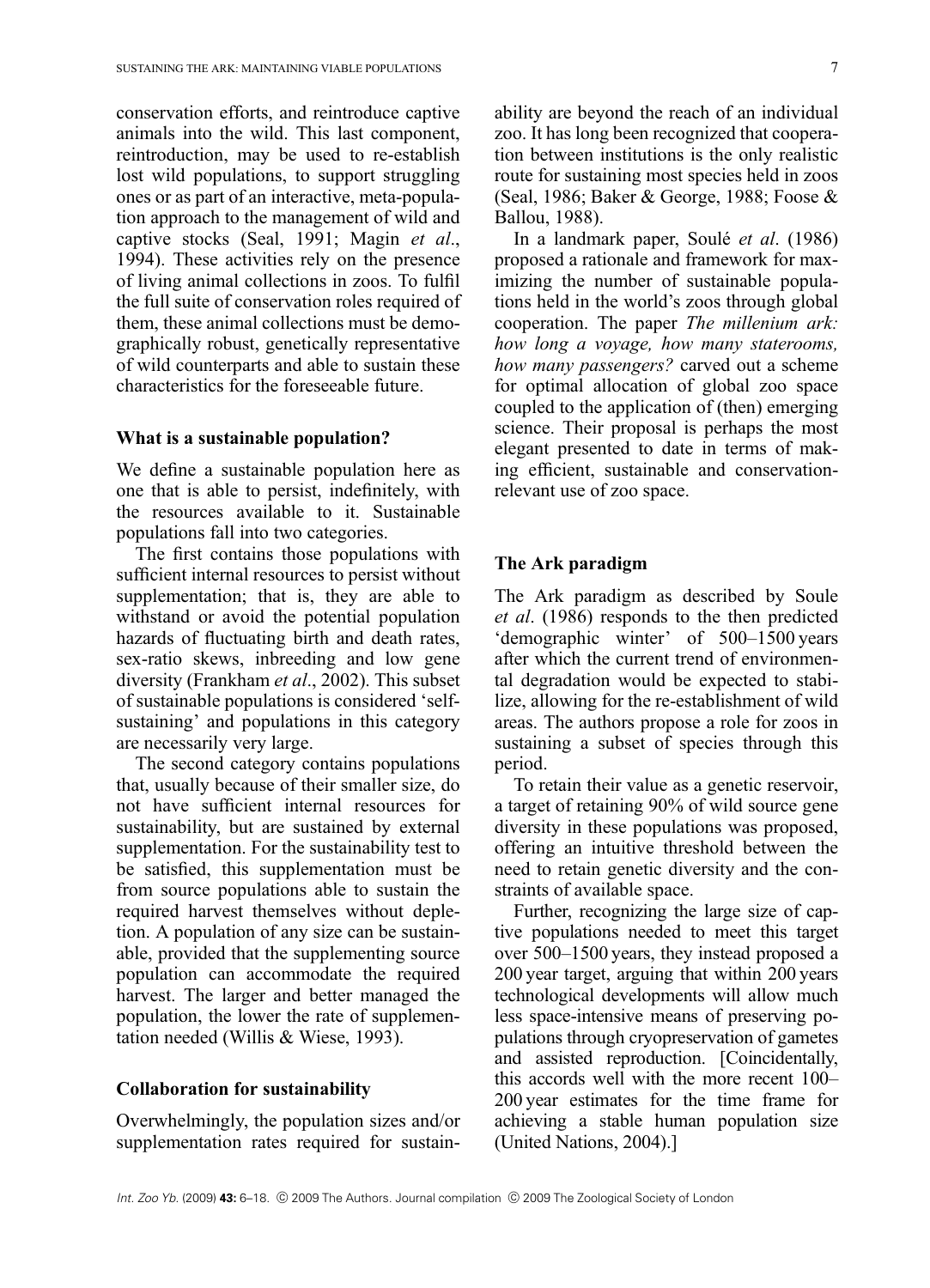In short, the authors were proposing that zoos around the world collaborate to establish a modern-day Noah's Ark.

So powerful was this vision that it drove considerable global activity for the next decade. The world's zoos embarked on unprecedented levels of cooperation. Regional Taxon Advisory Groups (TAGs) in the United Kingdom, Europe, North America and Australasia were charged with measuring the quantity and quality of zoo space and with prioritizing species to occupy that space (Hopkins  $\&$ Stroud, 1995; Hutchins et al., 1995; Mallinson, 1995). This in turn fuelled the rapid expansion of regional cooperative zoo programmes, such as the Australasian Species Management Programs of Australasia (Lees & Wilcken, 2002), the European Endangered Species Programmes of Europe (de Boer, 1993) and the Species Survival Plans of North America (AZA, 2007), and many of these regional cooperative species programmes adopted standard targets of retaining 90% of wild source gene diversity for 200 years. Similarly, at the global level, the IUCN (International Union for Conservation of Nature) Species Survival Commission's Conservation Breeding Specialist Group organized a series of planning workshops to identify global species priorities for the Ark and to massage regional priorities into a coherent global framework (Global Captive Action Plans: GCAPs) (Seal et al., 1994).

Further, global plans (Global Animal Survival Plans: GASPs) were written for highprofile species, such as tigers Panthera sspp and rhinoceros (e.g. Tilson et al., 1993; Foose, 1995). These calculated the population sizes needed to achieve programme goals and divided up responsibility for providing the necessary space and resources among the participating regions.

For a while it looked as though the world's zoos could indeed mould themselves into a modern-day Ark.

Over the last decade, though, Ark-related activity has declined as zoos have diversified their conservation activities, re-directing efforts into other areas, such as conservation education, research, fund-raising and other

support for *in situ* projects (Hutchins & Conway, 1995; Baker, 2007).

GCAPs and GASPs are no longer produced, none are in current use and no equivalent processes have replaced them. In the face of available regional resources, the 200 year target for individual species programmes has been almost universally revised down to 100 years or even lower.

What impact has this had on zoo populations? What state is the Ark in?

## The state of the Ark

Because of the small volume of zoo space in Australasia, most programmes there are sustained through periodic importation from captivity elsewhere, or by acquisition from the wild. As a result, the status of overseas captive populations and of wild populations within the region are of direct and ongoing relevance to the management of captive stocks. In this context, the Australasian Regional Association of Zoological Parks and Aquaria (ARAZPA) recently assessed the sustainability of 87 predominantly North American and European zoo populations of species featuring on the long-term collection plans of ARAZPA institutions. Data for the analyses were taken from the global pool of zoo data maintained by the International Species Information System (ISIS) (ISIS, 2005a; ISIS/WAZA, 2005). The results, for 31 carnivore, 37 primate, 12 ungulate and seven rodent populations, showed that only 48% are breeding to replacement and only 55% currently retain levels of gene diversity at or above the recommended threshold  $(GD \ge 90\%).$ 

This study echoes the findings of others over the years (e.g. Magin et al., 1994; Earnhardt et al., 2001; Baker, 2007); that is, that zoo populations are in poor shape and are not achieving the conditions for sustainability. The Ark, it seems, is sinking.

#### What went wrong?

The science underpinning the management of small populations has been well tested and validated by computer simulation (Ballou &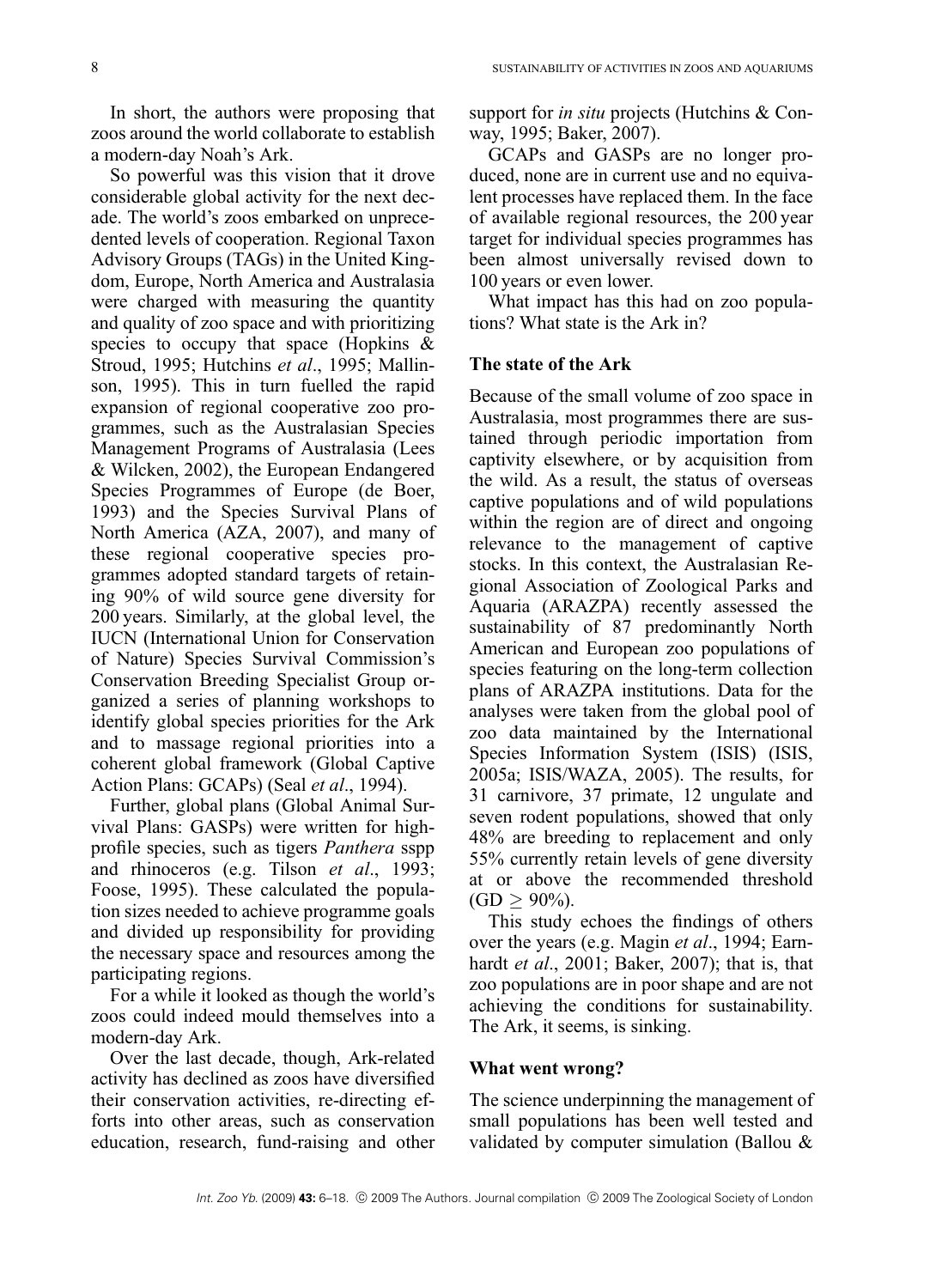Lacy, 1995) and in trials with living animals (Montgomery et al., 1997; Margan et al., 1998). We assume here, then, that the scientific basis for captive population management is sound. Therefore, if programmes are failing, it is likely to be either because the science is not being appropriately translated into management recommendations or because those recommendations are not being implemented within institutions.

# Translating the science into management recommendations

The aim of captive management is to take a representative 'snapshot' of the species' genetic diversity and preserve it in captivity, unchanged, for future use. The science dictates that to achieve this, we need to capture a good sample of genetic diversity from the wild in the form of unrelated founder animals; we need to grow that group of founders, as quickly as possible, to the population size required; we need to sustain the population at that size; we need to keep the genetic contributions of founders as even as possible and we need to maintain inbreeding below damaging levels (Foose & Ballou, 1988; Ballou & Lacy, 1995).

## Founders

The number of founders needed for a programme depends to some extent on its length and purpose, but 20–50 is generally considered to be a reasonable sample (Foose & Ballou, 1988; Frankham et al., 2002). In the ARAZPA study, 59% of all populations outside Australasia were based on fewer than 20 founders. A substantial number of programmes, then, may not meet their long-term gene diversity targets because of a lack of founders. This should be addressed wherever possible.

#### Growth rates

The faster a population grows to the target size and the larger that size is, the slower the loss of genetic variation. The ARAZPA study did not assess historical population growth rates, but it did assess current breeding rates. Fifty-two per cent of all populations were not breeding to replacement rate and are therefore declining. Birth rates need to be higher to sustain population size in many populations.

### Target size

Further, 67% of the populations studied fell below the 200 size threshold used by Baker (2007) as an indicator of viability. Similarly, of 961 managed populations registered by ISIS in 2005 (ISIS/WAZA, 2005) 78 6% fell below this threshold. In North America, based on a study of 63 AZA populations, Earnhardt et al. (2001) concluded that target sizes are not sufficiently informed by the science. Programmes will fail where the target size is too small.

Existing population size targets are usually based on maintaining gene diversity for a finite period – often 200 years (Soulé et al., 1986) or 100 years (Foose & Seal, 1992).

Both time frames were predicated on the eventual widespread use of gene banking to provide less space-intensive means of storing species. However, 20 years on, gene banks have not grown up alongside captive populations as envisaged and nowhere are they routinely used to sustain gene diversity in captive populations of wild animals. We suggest that targets for captive programmes should factor in the benefits of gene banking only where an appropriate gene bank is established and, further, that targets should not be based on finite periods unless a plan for the end of that period (e.g. reintroduction) is in place.

Adopting the definition of a sustainable population presented in the introduction – that is, one that is able to persist indefinitely, with the resources available to  $it$  – we suggest a different approach to setting population size, one more directly linked to wild status.

We first need to determine which populations need to be self-sustaining and which can be sustained through supplementation. We suggest that all taxa for which the captive population constitutes a significant part of the species' genome, or for which further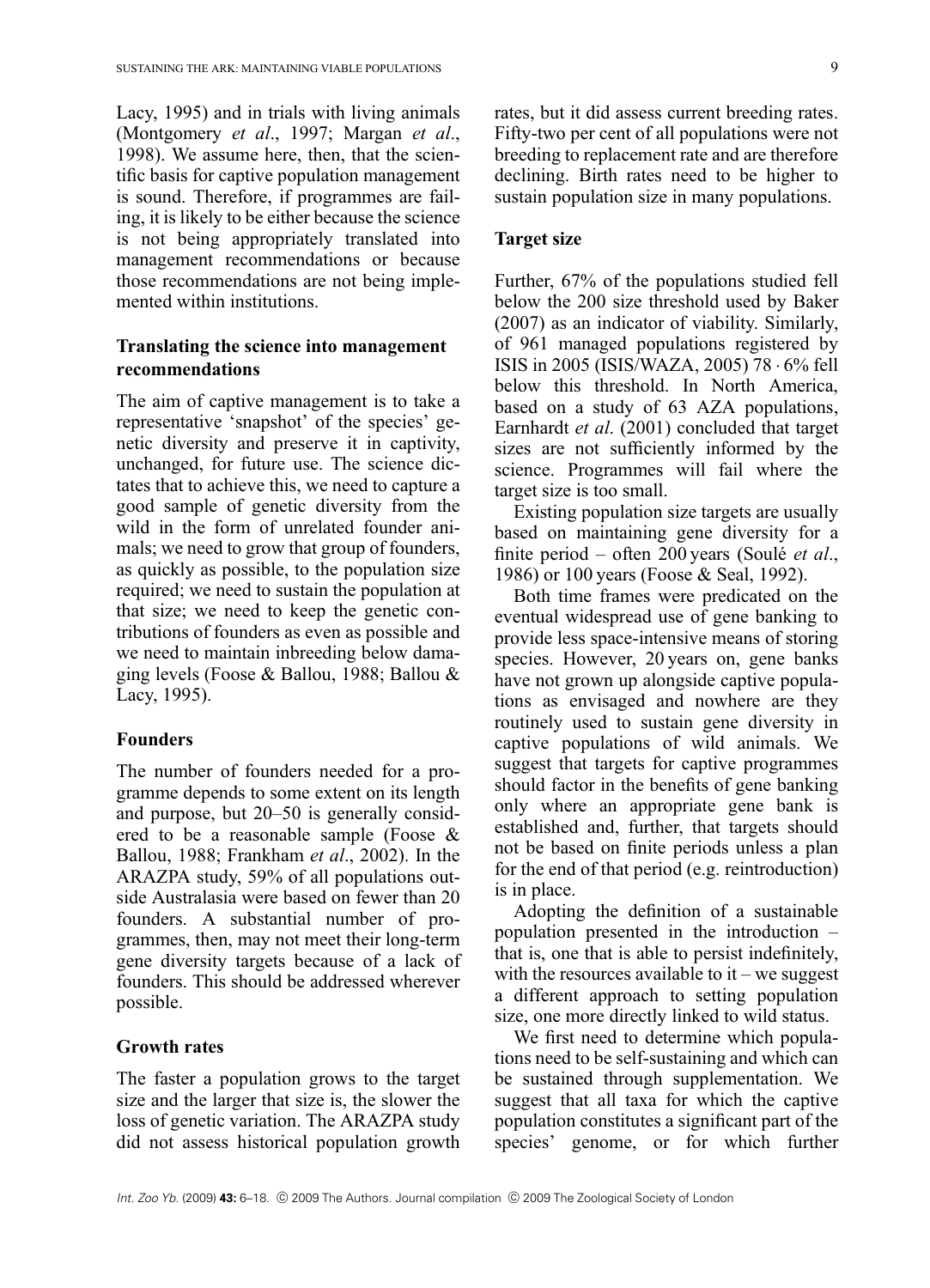collection from the wild is considered impossible, be managed as self-sustaining captive populations. Included would be all species categorized by the IUCN as Extinct in the Wild (EW) or Critically Endangered (CR), and some of those categorized as Endangered (EN) or Vulnerable (VU). The only exception to this may be those captive programmes that are explicitly short term. For example, those managed for immediate release into the wild over a defined period.

Those species for which further collection from the wild is still considered possible should be sustained by periodic, minimal and scientifically calculated rates of supplementation from the wild.

As for any scheme, population size targets must be calculated and periodically revised for each individual population based on its characteristics and management. However, indicative ranges of population sizes can be suggested for each of these categories of sustainability.

#### Targets for self-sustainability

For self-sustainability, populations need to encounter no net loss of genetic diversity; genetic diversity is the raw material for evolution and as it declines so does a population's adaptive potential (Frankham et al., 2002). Genetic diversity is lost through chance processes (drift) and gained by mutation. The smallest population size for which drift is balanced by mutation is thought to be about  $N_e = 500$  (Franklin, 1980; Lande & Barrowclough, 1987; Frankham et al., 2002) where  $N_e$  is the effective population size and genetic diversity is measured through heterozygosity and additive genetic variance.

'Effective population size'  $(N_e)$  is a measure of that proportion of the census population that is contributing to the next generation (Wright, 1931; Crow & Kimura, 1970). The ratio of effective to actual population size is the greatest where the number of animals that reproduce is high, the sex ratio of breeding animals is equal and the life-time family sizes of reproducing animals are also equal, with the latter having the most influence in zoo populations (Seal, 1986). Wild populations differ significantly from these ideal characteristics and may achieve  $N_e/N$  ratios of around  $0 \cdot 1$  (Frankham *et al.*, 2002). That is, they may require  $c$ . 5000 animals to achieve a sustainable effective population size of 500. Through management, captive populations can be brought closer to these ideal characteristics. A study of 17 captive populations indicated an average  $N_e/N$  of  $0.26$ (Frankham et al., 2002), but ratios as high as  $0.7$  have been reported (Willis & Wiese, 1993).

For well-founded captive populations to be self-sustaining, they will need an  $N_e$  of at least 500 or an actual population size of 700– 1900 animals. Where sufficient gene diversity has been captured at the founding and growth stages, such a population size will allow this level of gene diversity to be retained without any further loss. Although this is an ambitious target, it is not an impossible one. Of the populations registered in international studbooks (ISIS/WAZA, 2005), 9% fall within this range, including Przewalski's horse Equus przewalskii (EW), Scimitar-horned oryx Oryx dammah (EW) and Siberian tiger Panthera tigris altaica (CR).

## Targets for supplemented sustainability

Models suggest that it is also possible to achieve a similar equilibrium in smaller populations through the periodic addition of new founders (Lacy, 1987; Willis & Wiese, 1993). At low population sizes (50–100), the supplementation rates required are too high to be contemplated (Willis & Wiese, 1993) and demographic factors pose a real risk (Ballou, 1992). However, Lacy (1987) calculated that, once a population had reached an  $N_e$  of 120 (while retaining 95% of wild gene diversity), it was possible to prevent any further loss of gene diversity indefinitely through the addition of five new founders in each generation. In zoos,  $N_e = 120$  would equate to between 170 and 460 animals depending on the effectiveness of management. Of the populations registered in international studbooks (ISIS/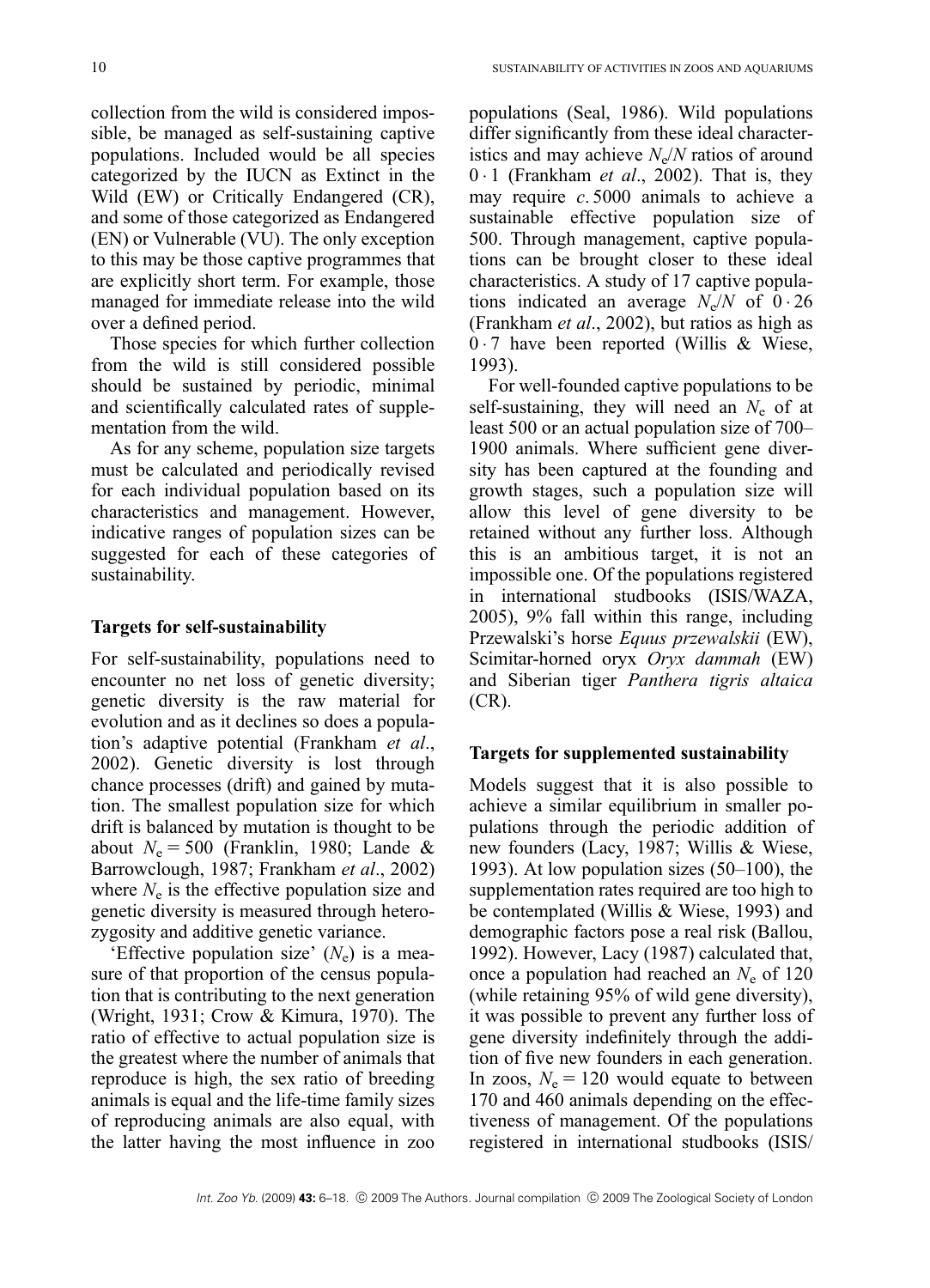WAZA, 2005), 57 $\cdot$  3% fall at least within this range.

The extent to which new wild founders may be responsibly available will depend on political and community sensitivities, and logistical and biological constraints. Any such initiatives should be based on an appropriate assessment of wild population viability. In reality, this may prove an option for fewer species than at first imagined. Certainly, current recruitment to priority populations is less than the figure suggested [generation time for species sampled ranged 6–20 years; mean number of founders added per programme in the last  $35$  years =  $2 \cdot 3$  $(n = 87)$ ]. Where recruitment cannot be sustained, a higher  $N_e$  will be needed.

#### Resourcing priority populations

These assessments suggest a framework for applying zoo resources to priority populations (Fig. 1). Where species are common, resources should focus on securing supple-



Fig. 1. Recommended allocation of captive resources based on IUCN Category of Extinction Risk (IUCN, 2007).

mentation and the net movement of animals is likely to be from the wild to captivity; as species experience greater risk, resources should be redirected towards growing captive space and net movements would necessarily be captive to wild. Tasmanian devils Sarcophilus harrisii are an example of this application in Australasia. Devils, which occur only on the island of Tasmania, are currently under acute threat from a new and universally fatal devil facial tumour disease (Loh et al., 2006; DPIW, 2008). In line with the current prognosis of possible extinction in 25–30 years, ARAZPA's pre-disease target population size of 94 (Johnson et al., 2005), which was supplemented by regular recruits from Tasmania, has been revised upwards to a global target of  $N_e = 500$  (DPIW/ARAZPA, 2007). A species that has come full circle is the Greater stick-nest rat Leporillus conditor. Once considered Endangered, it was bred in captivity and re-established at five new sites. It now numbers in excess of 5000 animals (Copley et al., 2007). To make way for other species, the captive population is now reduced to a small core for education purposes, supplemented periodically from wild sites.

Coupling captive targets to changing wild status in this way should lead to a more direct and dynamic relationship between wild and captive populations, taking us closer, for a greater number of species, to the symbiotic models of interactive management proposed by various authors (Conway, 1995; Stanley Price & Fa, 2007). It will also allow for a more focused allocation of a scarce resource: space in zoos.

#### Professional programme coordination

There are computerized tools that can help with setting target population sizes, for example, PM2000 (Pollak et al., 2007) and VORTEX (Lacy, 2007). Using them appropriately requires an understanding of the underlying science and of the management consequences of experimenting with values such as effective population size, supplementation rates, generation time and growth rate.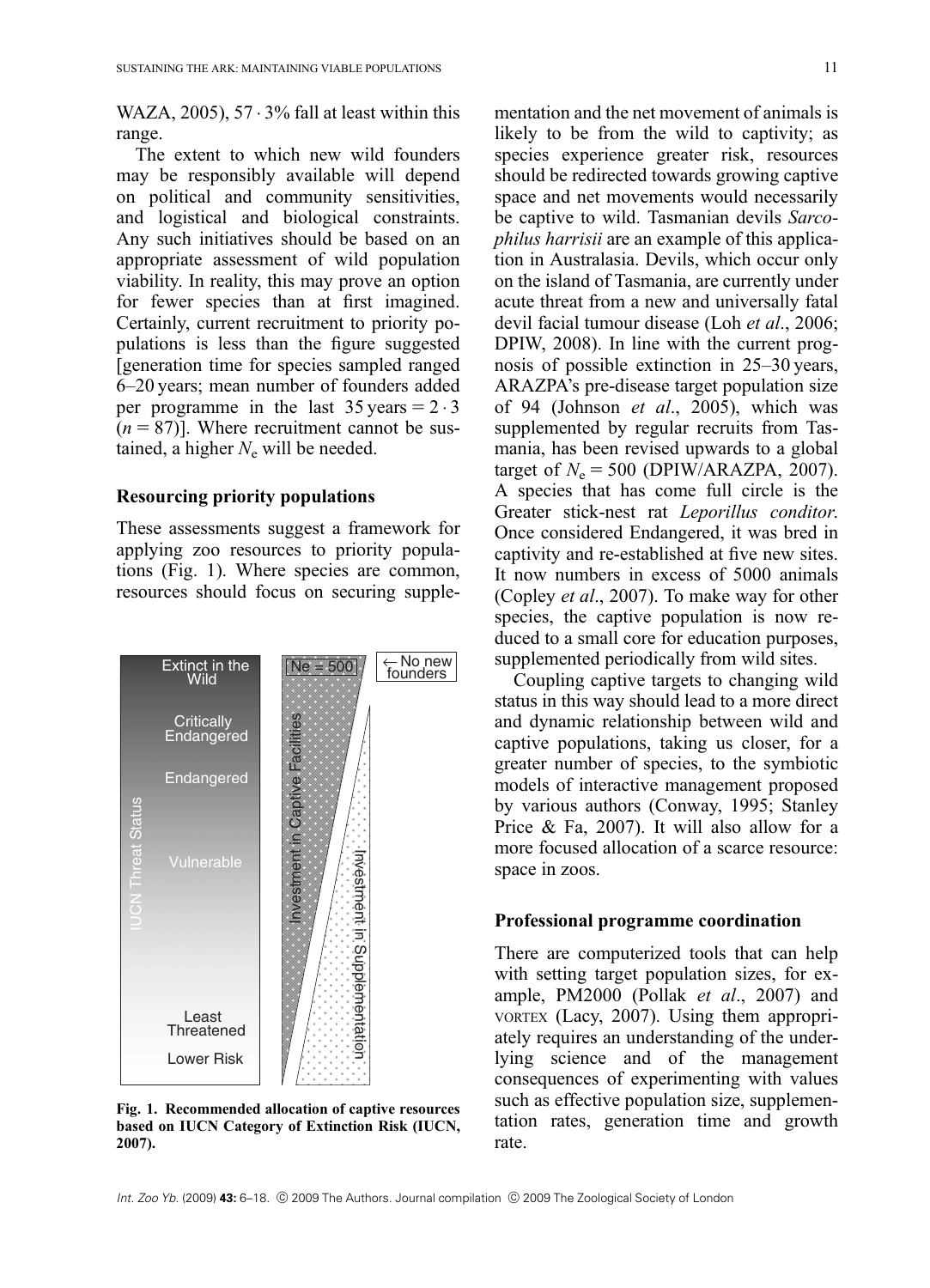In Australasia, as in other parts of the world, programme coordination is mostly carried out by professional animal keepers and curators supported by a very small number of population-biology practitioners. In 2006, a survey by ARAZPA showed that 75 zoos and aquariums in Australasia, holding c. 1000 vertebrate and 1000 invertebrate taxa (Johnson et al., 2007), employed over 70 veterinarians, 50 marketing specialists, 90 specialist educators and 35 full-time records officers, but fewer than three population biologists. Sound programme management requires sufficient investment in professional species managers. Clearly, any move towards this is not keeping pace with the development of other areas of zoo activity. (Since 2006, the Australasian region has employed a further two population-biology practitioners to work solely on the coordination of species programmes, although it is estimated that intensive management of the region's 150–200 priority taxa would take 15–20 full-time professional coordinators.)

Translating small population-biology science into sound management recommendations requires accurate genetic and demographic data about the population (Foose, 1980; Flesness & Mace, 1988; Lacy et al., 1995). In the 87 populations studied by ARAZPA, 71 of which are the focus of regional and/or global studbooks, pedigree records were substantially incomplete (mean pedigree known:  $56 \cdot 7\%$ ). Population management relies on sound animal records keeping. This problem is well recognized by the global zoo community and is being addressed through the ISIS Zoological Information Management System project and the associated data clean-up campaign (ISIS, 2005b).

# Implementing recommendations within institutions

No matter how closely programme recommendations adhere to the science, programmes will not achieve their goals unless those recommendations are actually implemented in zoos. A study in Australasia (van Doorn, unpubl.) followed the progress of 735 programme recommendations generated over a 5 year period, aiming to identify the factors most limiting the effectiveness of programmes.

The study found that Australasian zoos attempted to follow around four out of every five (83%) recommendations made but were only successful in implementing 68% of them. The largest category of failures was withininstitution communication/inaction (64%). Problems with managing the biology of breeding programmes, including pair incompatibility and unexpected deaths, represented the next most significant category of failure (32%), with regulatory obstacles contributing to 4% of the problems.

In Australasia, all recommendations are reviewed and, after appropriate modification, formally endorsed by each participating zoo before finalization. Given the inclusive nature of this process, the figure for failure as a result of within-institution communication problems or inaction was unexpectedly high. To raise the profile of population management within zoos, 'Compliance Officers' are now appointed by each institution to track, report on and improve annual implementation rates. Importantly, these rates are now considered part of ARAZPA Accreditation assessments. Since these appointments, average 'compliance rates' have risen from 83 to 91% (R. Wilkins, pers. comm.). These results may be useful to other regions experiencing similar difficulties.

The second largest area of programme failure is the inability to manage biological factors effectively. The more closely populations can be managed towards the optimal conditions for retention of genetic diversity (see effective size discussions above), the smaller the population needed for sustainability (Frankham et al., 2002).

Few species currently allow close direction of these parameters. Many species live in polygamous groups with strict hierarchies and/or skewed sex ratios, resulting in large differences in the relative breeding success of individuals. Many of the species that live in pairs are highly selective in their choice of mate and may pair-bond permanently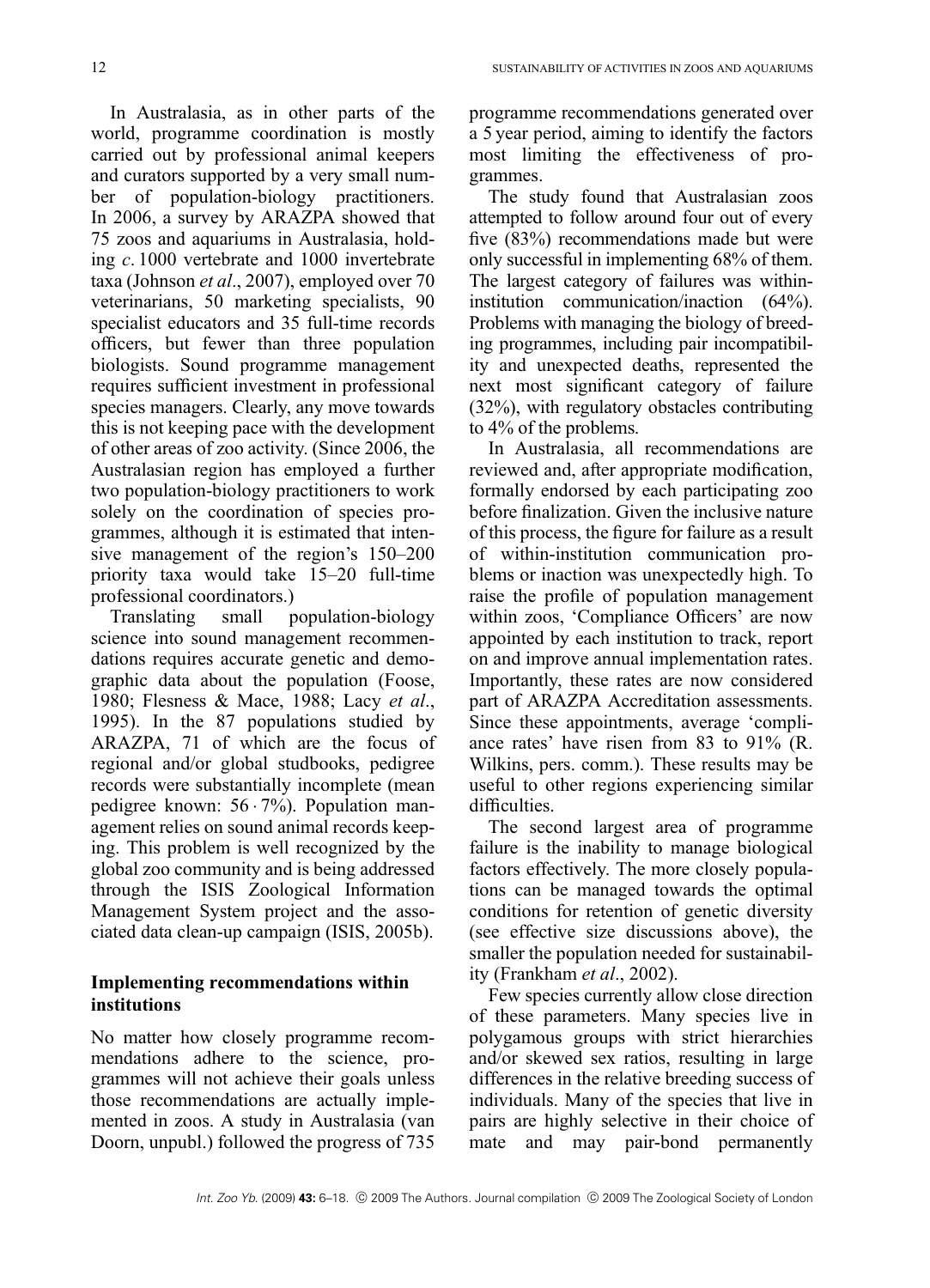(Wedekind, 2002). For many species, behavioural cues for breeding are not well understood and pairing success is significantly below 100% (Lindburg & Fitch-Snyder, 1994). These issues frustrate the success of demographic and genetic management towards sustainability. They need to be addressed by innovative husbandry and appropriate technology.

For example, behavioural and chemical cues can be used to predict and respond to reproductive opportunities (Lindburg & Fitch-Snyder, 1994). Innovative enclosure design and behavioural management can enhance opportunities for lower-ranking animals to share breeding opportunities in group situations (Lees, 1993; Blount, 1998). Male rotation, animal conditioning, selective contraception, artificial insemination and embryo transfer are all techniques that can assist with ensuring that breeding is genetically optimal (Foose & Ballou, 1988; Wildt & Roth, 1997; Santiago & Caballero, 2000). There remains huge scope for strategic collaboration between population management and husbandry experts in the area of programme design. We need to foster this potential urgently.

## A philosophy of sustainability

Institutional planning Perhaps more than anything, there is a need to foster a philosophy of sustainability with regard to zoo animal collections. This requires a move away from opportunistic acquisition and dispersal of stocks and towards strategic, sustainable 'life-cycle' planning for every exhibit in the collection. For example, it should be possible to identify how each species will be sustained in the collection over time: where will new, unrelated animals come from? How many will be needed, how often and can the available sources sustain this? How many offspring must be bred each year to sustain preferred holdings? What are the options for dispersal and are these options sustainable? Answering these questions requires population-level analysis, consideration of circumstances well beyond the exhibit and

the institution. Within-institution planning at every level needs to be informed by wider sustainability considerations. Where populations are managed cooperatively for sustainability, institutions can plan the management of their animal collections confidently into the future.

Regional planning Space in the Ark is limited, and attempts have been made to craft suitable criteria with which to select species for it (e.g. Soulé et al., 1986; Balmford et al., 1995). Although these have informed considerable efforts by TAGs to re-shape regional animal collections over the past 10– 15 years, the result is only a modest reconfiguration of regional collections (studies by AZA and ARAZPA indicate that c. 60% of species have moved in the direction of TAG recommendations) (Allard *et al.*, in press). Meanwhile, the resident global animal collection, as evidenced by the studies described here, is deteriorating.

There is no clear way of knowing which species may need reintroduction support in future; the local impact of climate change is currently unpredictable and the impact of new diseases can be random. Therefore, all species that have the potential to operate as useful genetic reservoirs should be managed as such, regardless of current threat status. Coordinated management should not wait until a species becomes threatened in the wild. By then, gene diversity in the captive population may be low, inbreeding high, the pedigree obscured and acquisition of new founders more difficult. Using captive populations of low quality to re-stock wild areas may be predisposed to failure (Jiménez et al., 1994) or even harmful (Ryman et al., 1995).

Similarly, management resources should not be expended on permanently small populations that have no future. Rather they should be re-directed to taxa held in sufficiently large numbers: at least 170 if supplementation from the wild is still possible, or 700 if self-sustainability is required.

Finally, to ensure that populations reach their full potential, there needs to be a return to global planning.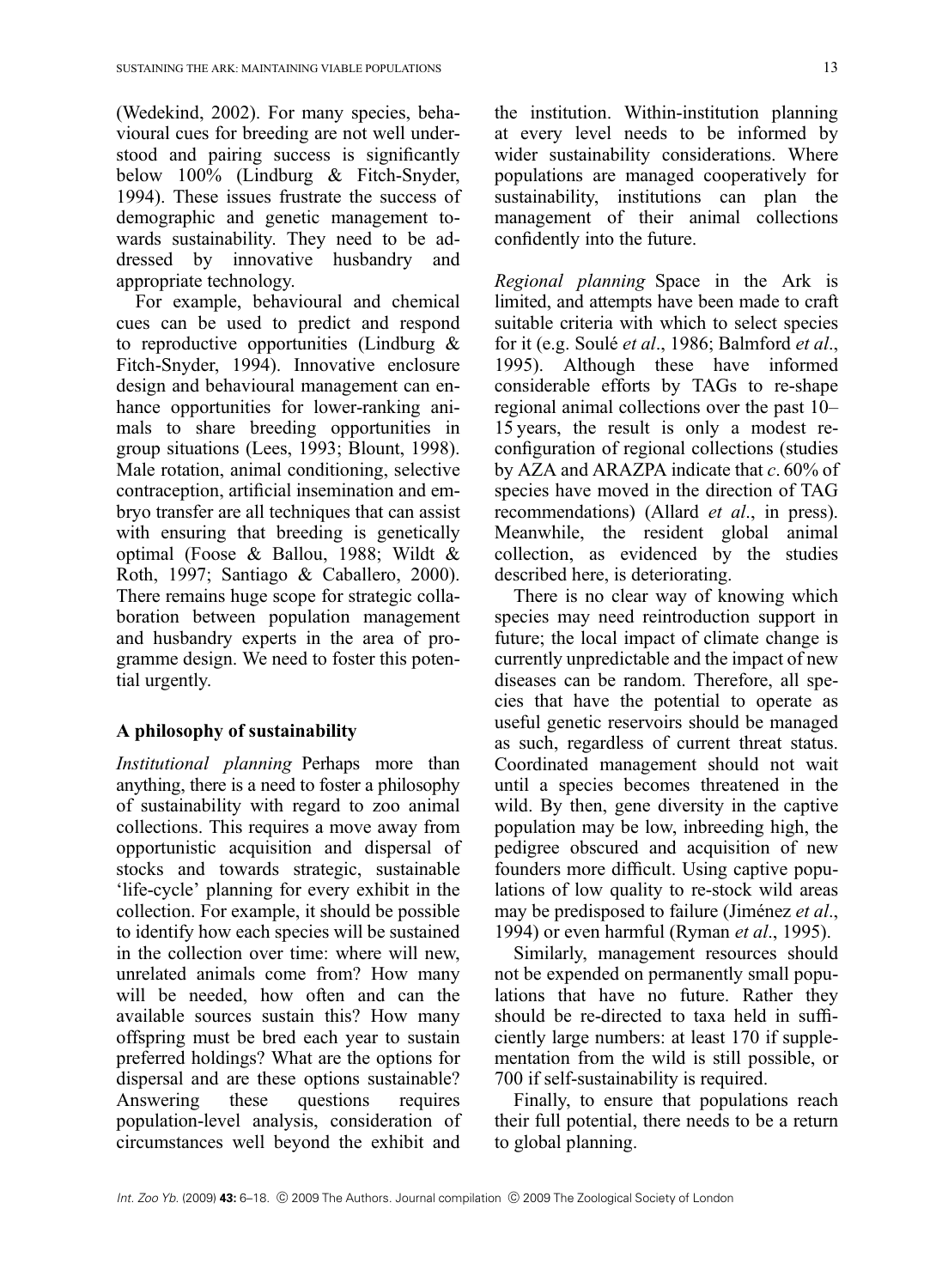## Global versus regional management

Early proponents of the Ark thought globally rather than regionally about captive populations (Seal, 1986; Soulé et al., 1986; Foose  $\&$ Ballou, 1988) yet global management remains the exception and regional management the norm. The reasons for this are easily identified. Within-region transfers are logistically simpler and often less expensive; permitting and quarantine requirements are less onerous; and the necessary administrative structures and lines of communication are (usually) better established and more effective. Indeed, the zoo region is often the most sensible unit for cooperation, particularly for local species, which are the focus of short-term breedfor-release initiatives. However, as described above, many regional populations are not reaching viable sizes. Populations tracked across multiple regions reach necessarily larger sizes. Inter-regional or global management, although difficult to implement successfully, offers not only the advantage of scale but also of strategic overview. For example:

- For small, widely dispersed populations, global management provides an opportunity to link up a number of isolated, unsustainable units, improving demographic stability and managing inbreeding and gene diversity more effectively.
- Research (Margan et al., 1998) demonstrates that the genetic diversity of large global populations may benefit from strategic population sub-division and restricted but carefully managed migration between these sub-populations. Regional populations offer convenient sub-populations for use in this context.
- For expanding populations that are primarily held in one region but sought after in others, global management may be a useful mechanism for distributing important founder lines so that overall genetic diversity is maximized. In the absence of such management, over-represented lines are often continually exported from the source region to found new populations. This can reduce the genetic potential and therefore

the conservation value of those populations and of overall global stocks.

Under certain circumstances, global management offers greater potential for extending the life of zoo populations and improving their value to conservation. For the Global Ark to reach its potential, global management needs to be a more accessible option. The new WAZA framework for inter-regional or global management (Wilcken, 2007) provides this access, drawing on the successful attributes of long-standing global programmes, such as those for Golden lion tamarins Leontopithecus rosalia (Smithsonian, 2008) and Red pandas Ailurus fulgens (Princée & Glatston, 1992), and its use should be encouraged. Using data from the ISIS/WAZA (2005) CD-ROM, we estimate that by linking up regionally managed populations, the average population size for vertebrate taxa can be increased from 120 to 170, placing many taxa within the range for supplemented sustainability.

# **CONCLUSIONS**

If zoo populations are not sustainable, neither are zoos themselves. Too few populations are currently satisfying the conditions for sustainability. There is scope for revitalizing the Ark, but it requires renewed commitment and new investment. The following six-point plan summarizes steps that could be taken to set the Ark back on course.

## Step 1. Global audit

A complete audit of populations held in WAZA-affiliated institutions, similar to the pilot study by ARAZPA, to provide a useful snapshot of the Ark's remaining potential, for use in planning.

## Step 2. Global planning

An inclusive process, based on the audit, to identify a list of priority species for the Ark based on population potential as well as threat.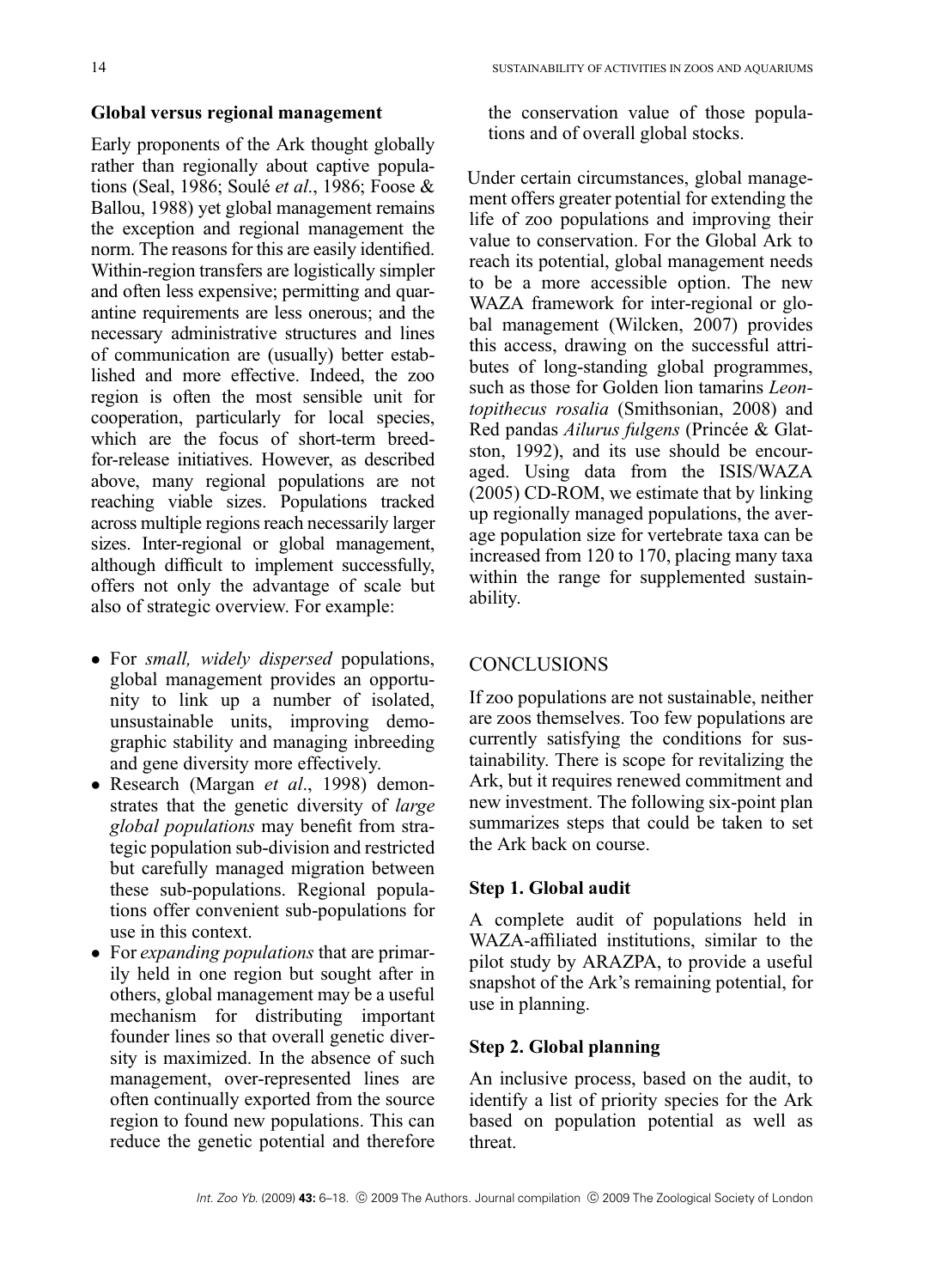## Step 3. Global targets

Calculation of global target population sizes for each species, based on appropriate science and a rationale of sustainability.

- All taxa categorized by the IUCN as Extinct in the Wild or Critically Endangered should be assigned a target  $N_e$  of  $500 - (700 < N < 1900)$ .
- All other taxa for which recruitment from the wild is considered inappropriate or impossible should also be assigned a target  $N_e = 500$ .
- For taxa where new founders can be recruited from wild populations, smaller target population sizes should be set. These should follow a documented assessment of species biology, the capacity of the wild population to sustain harvest and the political and logistical constraints limiting supplementation. It is unlikely that the resulting target population sizes will be less than an  $N_e$  of 120 (170  $\lt N \lt 460$ ), in conjunction with the input of around five new founders each generation.
- Exceptions to this could be: taxa being deliberately phased out; taxa present for short-term research or breed-for-release programmes; and taxa for which there are established gene banks that allow gene diversity targets to be met at lower numbers (noting that demographic considerations should dictate the minimum number in such cases).

## Step 4. Global investment

Appropriate investment in professional species managers, in husbandry innovation and in supporting technology will help ensure that science-based targets are set and that programmes are designed and managed to meet those targets at achievable population sizes.

#### Step 5. Global commitment

Long-term programmes require long-term commitment. Mechanisms for securing this commitment from participating zoos should be factored into industry bench-marking and accreditation programmes.

Reintroduction from captivity, although difficult and expensive, remains the only option where other measures have failed. By responsible, sustainable management of their core asset – the animal collection – zoos are able to keep this option open for a large number of species. No other network of agencies can or will. However, for the Ark to stay afloat, there needs to be a greater understanding within the zoo community that many more zoo populations than we might imagine are irreplaceable conservation resources. We need to manage them as such; every year we delay, the potential returns diminish.

#### ACKNOWLEDGEMENTS

The authors would like to acknowledge Willem van Doorn, from the Van Hall Institute in the Netherlands, for his work on the programme implementation study. The authors also thank ARAZPA's Claire Ford and Ros Wilkins for their work on population assessments, and Sofie Heynicks and Marjan Romeijn for work on population supplementation.

#### REFERENCES

ALLARD, R., WILLIS, K., LEES, C. M., SMITH, B. & HIDDINGA, B. (In press): Regional collection planning for mammals. In Wild mammals in captivity: principles and techniques (2nd edn). Kleiman, D. (Ed.). Chicago, IL: University of Chicago Press.

ARAZPA (Unpublished): Source population study: artiodactyls, carnivores and primates. ARAZPA, Sydney, Australia, 2006.

AZA (2007): Species Survival Plan  $(SSP^{\tiny{\textregistered}})$  coordinator handbook. Silver Spring, MD: Association of Zoos and Aquariums.

BAKER, A. (2007): Animal ambassadors: an analysis of the effectiveness and conservation impact of ex situ breeding efforts. In Zoos in the 21st century: catalysts for conservation?: 139–154. Zimmermann, A., Hatchwell, M., Dickie, L. & West, C. (Eds). London: Zoological Society of London.

BAKER, R. M. & GEORGE, G. G. (1988): Species management programmes in Australia and New Zealand. International Zoo Yearbook 27: 19–26.

BALLOU, J. D. (1992): Potential contribution of cryopreserved germ plasm to the preservation of genetic diversity and conservation of endangered species in captivity. Cryobiology 29: 19–25.

BALLOU, J. D. & LACY, R. C. (1995): Identifying genetically important individuals for management of genetic variation in pedigreed populations. In Population management for survival and recovery: analytical methods and strategies in small population conservation: 76–111. Ballou, J. D., Gilpin, M. & Foose, T. J. (Eds). Irvington, NY: Columbia University Press.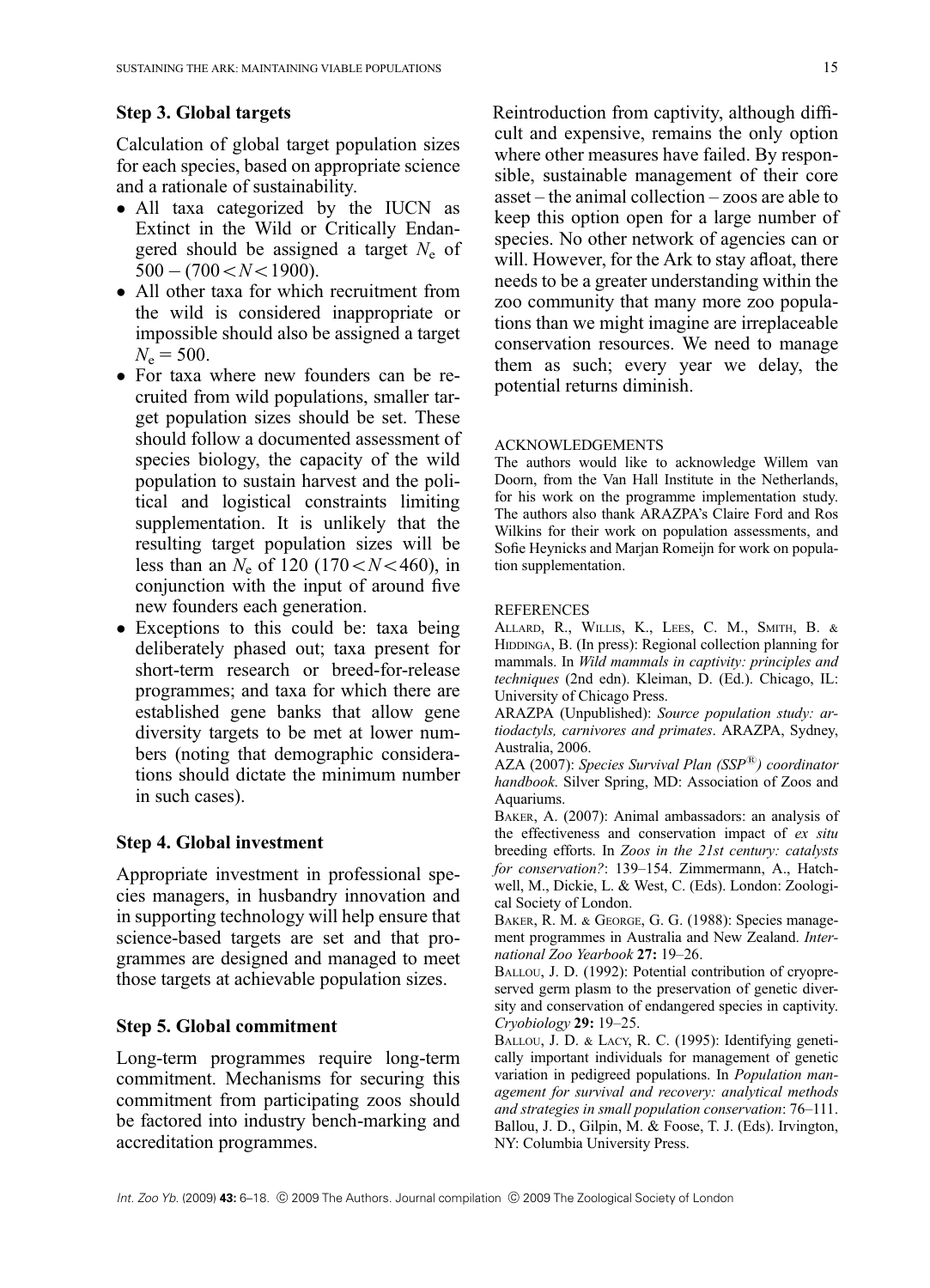BALMFORD, A., MACE, G. M. & LEADER-WILLIAMS, N. (1995): Designing the ark: setting priorities for captive breeding. Conservation Biology 10(3): 719–727.

BLOUNT, J. (1998): Redevelopment of a disused enclosure for housing Sulawesi crested macaques Macaca nigra at Newquay Zoo. International Zoo Yearbook 36: 56–63.

DE BOER, L. E. M. (1993): New working procedures for EEP coordinators. In EEP yearbook 1992/93: including the proceedings of the 10th EEP Conference, Salzburg, 28–30 June 1993: 269. de Boer, L. E. M., Brouwer, K. & Smits, S. (Eds). Amsterdam: EAZA/EEP Office.

CONWAY, W. (1980): Where do we go from here. International Zoo Yearbook 20: 184–189.

CONWAY, W. (1995): Wild and zoo interactive management and habitat conservation. Review of Industrial Organisation 4: 573–594.

COPLEY, P., HAFIZ, S. & PEDLAR, L. (2007): Threatened species – the recovery of the greater stick-nest rat. Adelaide: Department for Environment and Heritage. http://www.environment.sa.gov.au/biodiversity/sticknest rat.html (as at 7 March 2008).

CROW, J. & KIMURA, M. (1970): An introduction to population genetics theory. New York, NY: Harper Row. VAN DOORN, W. (Unpublished): Success of breeding programmes. Report for ARAZPA, Sydney, Australia, 2005.

DPIW (2008): About Tasmanian devils: distribution. Hobart, Tasmania: Department of Primary Industries and Water. http://www.dpiw.tas.gov.au/inter.nsf/Web Pages/BHAN-5358KH?open#Distribution (as at 23 February 2008).

DPIW/ARAZPA (2007): Insurance population strategy. Hobart, Tasmania: Department of Primary Industries and Water and Mosman, NSW: Australian Regional Association of Zoological parks and Aquaria. http://www.tassie devil.com.au/docs/InsurancePolicyStrategy.pdf (as at 7 March 2008).

EARNHARDT, J. M., THOMPSON, S. D. & MARHEVSKY, E. A. (2001): Interactions of target population size, population parameters and program management on viability of captive populations. Zoo Biology 20: 169–183.

FLESNESS, N. R. & MACE, G. M. (1988): Population databases and zoological conservation. International Zoo Yearbook 27: 42–49.

FOOSE, T. (1980): Demographic management of endangered species in captivity. International Zoo Yearbook 20: 154–156.

FOOSE, T. J. (1995): Rhinoceros Global Captive Action Plan (GCAP) and Global Animal Survival Plans (GASPs). Around the Horn  $3(1)$ : 3–6.

FOOSE, T. & BALLOU, J. (1988): Management of small populations. International Zoo Yearbook 27: 26–41.

FOOSE, T. & SEAL, U. S. (1992): Conservation assessment and management plans: global captive action plans. In Conservation Assessment and Management Plans (CAMP)/Global Captive Action Plans (GCAP) briefing book core materials. Apple Valley, MN: IUCN/SSC Conservation Breeding Specialist Group.

FRANKHAM, R., BALLOU, J. & BRISCOE, D. (2002): An introduction to conservation genetics. Cambridge: Cambridge University Press.

FRANKLIN, I. R. (1980): Evolutionary change in small populations. In Conservation biology: an evolutionary– ecological perspective: 135-150. Soulé, M. E. & Wilcox, B. A. (Eds). Sunderland, MA: Sinauer Associates.

HOPKINS, C. & STROUD, P. (1995): Strategic collection planning from an Australasian viewpoint. Zoo Biology 14: 60–63.

HUTCHINS, M. & CONWAY, W. G. (1995): Beyond Noah's Ark: the evolving role of modern zoological parks and aquariums in field conservation. International Zoo Yearbook 34: 117–130.

HUTCHINS, M., WILLIS, K. & WIESE, R. (1995): Strategic collection planning: theory and practice. Zoo Biology 14: 5–25.

ISIS (2005a): ISIS specimen reference CD-ROM. Eagan, MN: International Species Information System.

ISIS (2005b): ZIMS testing and deployment schedule. ISIS News 4(2): 1–4. http://www.zims.org/cmsHome/ newsletter (as at 7 March 2008).

ISIS/WAZA (2005): Studbook library CD-ROM. Eagan, MN: International Species Information System.

IUCN (2007): Summary statistics for globally threatened species. In 2007 IUCN red list of threatened species. Gland, Switzerland: IUCN. http://www.iucnredlist.org/ info/stats (as at on 23 February 2008).

JIMÉNEZ, J. A., HUGHES, K. A., ALAKS, G., GRAHAM, L. & LACY, R. C. (1994): An experimental study of inbreeding depression in a natural habitat. Science 265: 271–273.

JOHNSON, K., FORD, C. & LEES, C. (2005): Australasian Species Management Plan: regional census and plan (15 edn). Sydney: ARAZPA.

JOHNSON, K., FORD, C., WILKINS, R. & LEES, C. (2007): Australasian Species Management Plan: regional census and plan (17 edn). Sydney: ARAZPA.

LACY, R. C. (1987): Loss of genetic diversity from managed populations: interacting effects of drift, mutation, immigration selection and population sub-division. Conservation Biology 1: 143–158.

LACY, R. (2007): VORTEX population viability analysis software. Brookfield, IL: Chicago Zoological Society.

LACY, R. C., BALLOU, J. D., PRINCÉE, F., STARFIELD, A. & THOMPSON, E. A. (1995): Pedigree analysis for population management. In Population management for survival and recovery: analytical methods and strategies in small population conservation: 57–75. Ballou, J. D., Gilpin, M. & Foose, T. J. (Eds). Irvington, NY: Columbia University Press.

LANDE, R. & BARROWCLOUGH, G. F. (1987): Effective population size, genetic variation, and their use in population management. In Viable populations for conservation: 87-123. Soulé, M. (Ed.). Cambridge: Cambridge University Press.

LEES, C. (1993): Managing harems in captivity: the Sulawesi crested macaque (Macaca nigra). MSc thesis, Durrell Institute of Conservation and Ecology, University of Kent, UK.

LEES, C. & WILCKEN, J. (2002): The Australasian Species Management Program: principles and procedures. Sydney: ARAZPA.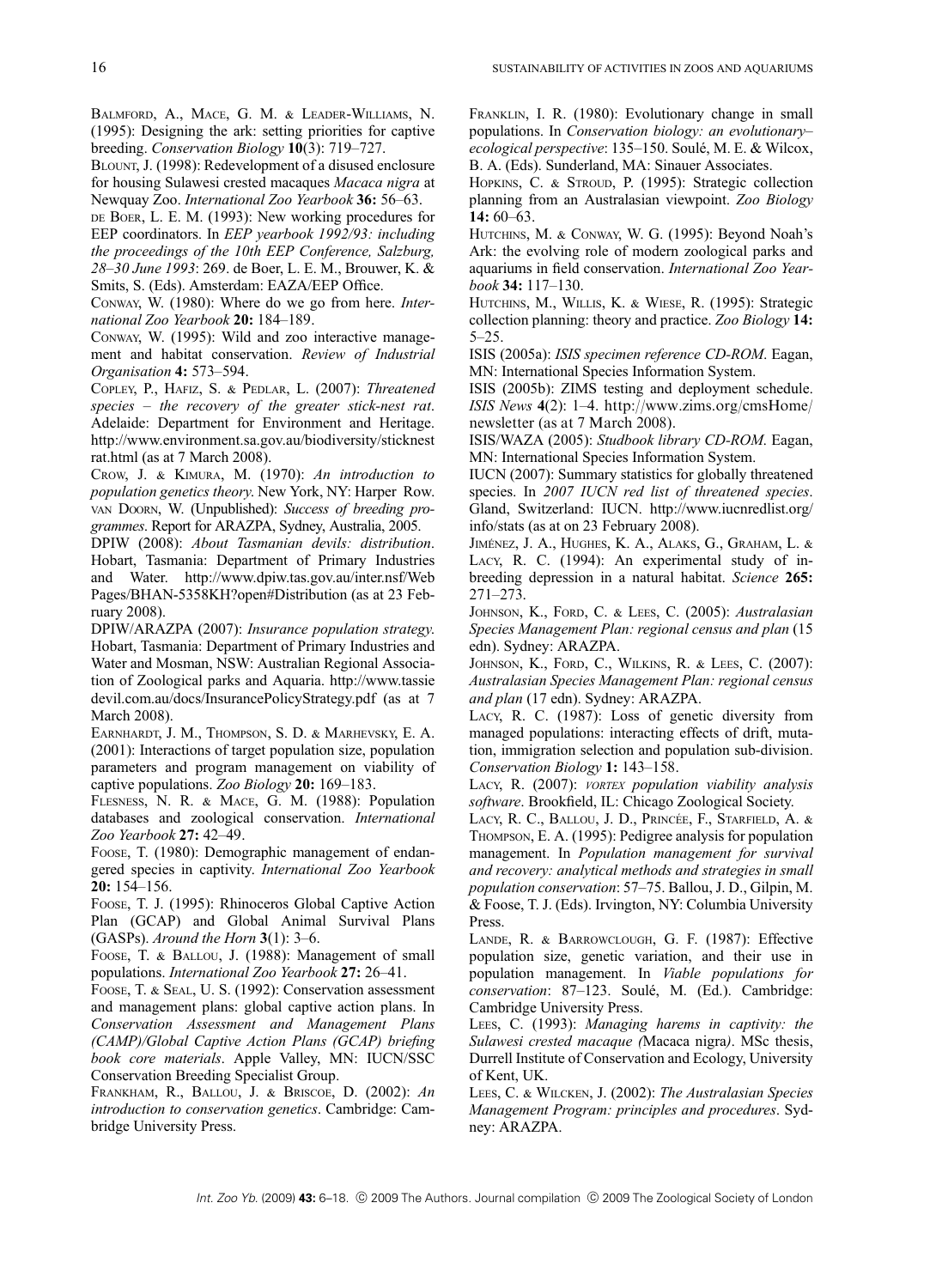LINDBURG, D. & FITCH-SNYDER, H. (1994): Use of behavior to evaluate reproductive problems in captive mammals. Zoo Biology 13: 433–445.

LOH, R., BERGFELD, J., HAYES, D., O'HARA, A., PYECROFT, S., RAIDAL, S. & SHARPE, R. (2006): The pathology of devil facial tumour disease (DFTD) in Tasmanian devils (Sar-Sarcophilus harrisii). Veterinary Pathology 43: 890-895. MACE, G. (1986): Genetic management of small populations. International Zoo Yearbook 24/25: 167–174.

MAGIN, C., JOHNSON, T., GROOMBRIDGE, B., JENKINS, M. & SMITH, H. (1994): Species extinctions, endangerment and captive breeding. In Creative conservation: interactive management of wild and captive animals: 3-31. Olney, P., Mace, G. & Feistner, A. (Eds). London: Chapman and Hall.

MALLINSON, J. C. (1995): Strategic collection planning: an international evolutionary process. Zoo Biology 14: 31–35.

MARGAN, S., NURTHEN, R., MONTGOMERY, M., WOOD-WORTH, D., BRISCOE, D. & FRANKHAM, R. (1998): Single large or several small? Population fragmentation in the captive management of endangered species. Zoo Biology 8: 3–18.

MONTGOMERY, M., BALLOU, J., NURTHEN, R., ENGLAND, P., BRISCOE, D. & FRANKHAM, R. (1997): Minimising kinship in captive breeding programs. Zoo Biology 16: 377–389. PIMM, S. (2001): The world according to Pimm: a scientist audits the earth. New York, NY: McGraw-Hill. POLLAK, J., BALLOU, J. & LACY, R. (2007): PM2000. Chicago, IL: Chicago Zoological Society.

PRINCÉE, F. P. G. & GLATSTON, A. R. (1992): The red panda, Ailurus fulgens, as an example of a Global Animal Survival Plan. In EEP yearbook 1991/2 including the proceedings of the 9th EEP conference, Edinburgh, 6–8 July 1992: 211. Brouwer, K., Smits, S. & de Boer, L. E. M. (Eds). Amsterdam: EAZA/EEP Executive Office.

RYMAN, N., UTTER, F. & HINDAR, K. (1995): Introgression, supportive breeding, and genetic conservation. In Population management for survival and recovery: analytical methods and strategies in small population conservation: 341–365. Ballou, J. D., Gilpin, M. & Foose, T. J. (Eds). Irvington, NY: Columbia University Press.

SANTIAGO, E. & CABALLERO, A. (2000): Application of reproduction technologies to the conservation of genetic resources. Conservation Biology 14: 1831–1836.

SEAL, U. S. (1986): Goals of captive propagation programmes for the conservation of endangered species. International Zoo Yearbook 24/25: 174–179.

SEAL, U. S. (1991): Life after extinction. Zoological Society of London Symposia No. 62: 39–55.

SEAL, U. S., FOOSE, T. J. & ELLIS, S. (1994): Conservation Assessment and Management Plans (CAMPs) and Global Captive Action Plans (GCAPs). In Creative conservation: interactive management of wild and captive animals: 312–325. Olney, P., Mace, G. & Feistner, A. (Eds). London: Chapman and Hall.

SMITH, D. (2003): The state of the world atlas. London: Earthscan Publications Ltd.

SMITHSONIAN (2008): Golden lion tamarin conservation program. Washington, DC: Smithsonian, National Zoological Park. http://nationalzoo.si.edu/Conservation AndScience/EndangeredSpecies/GLTProgram (as at 8 March 2008).

SOULE´, M., GILPIN, M., CONWAY, W. & FOOSE, T. (1986): The millenium ark: how long a voyage, how many staterooms, how many passengers? Zoo Biology 5: 101–113. STANLEY PRICE, M. R. & FA, J. E. (2007): Reintroductions from zoos: a conservation guiding light or a shooting star? In Zoos in the 21st century: catalysts for conservation?: 155–177. Zimmermann, A., Hatchwell, M., Dickie, L. & West, C. (Eds). London: The Zoological Society of London.

THOMAS, C. D., CAMERON, A., GREEN, R. E., BAKKENES, M., BEAUMONT, L. J., COLLINGHAM, Y. C., ERASMUS, B. F. N., DE SIQUEIRA, M. F., GRAINGER, A., HANNAH, L., HUGHES, L., HUNTLEY, B., VAN JAARSVELD, A. S., MIDGELY, G. F., MILES, L., ORTEGA-HUERTA, M. A., PETERSON, A. T., PHILIPS, O. L. & WILLIAMS, S. E. (2004): Extinction risk from climate change. Nature 427: 145-148.

TILSON, R. L., FOOSE, T. J., PRINCEÉ, F. & TRAYLOR-HOLZER, K. (1993): Tiger global animal survival plan. Apple Valley, MN: IUCN/SSC Conservation Breeding Specialist Group.

UNITED NATIONS (2004): World population to 2300. New York, NY: United Nations.

WAZA (2005): Building a future for wildlife. The world zoo and aquarium conservation strategy. Bern: World Association of Zoos and Aquariums. http://www. waza.org/conservation/wzacs\_htm\_versions.php.

WEDEKIND, C. (2002): Sexual selection and life-history decisions: implications for supportive breeding and the management of captive populations. Conservation Biology 16: 1204–1211.

WIESE, R. & WILLIS, K. (1996): AZA population management handbook. Bethesda, MD: AZA.

WILCKEN, J. (2007): Global species management programs. ARAZPA News 75: 40.

WILDT, D. & ROTH, T. (1997): Assisted reproduction for managing and conserving threatened felids. International Zoo Yearbook 35: 164–172.

WILLIS, K. & WIESE, R. (1993): Effect of new founders on retention of gene diversity in captive populations: a formalisation of the nucleus population concept. Zoo Biology 12: 535–548.

WILSON, E. O. (2002): The future of life. New York, NY: Knopf.

WRIGHT, S. (1931): Evolution in Mendelian genetics. Genetics 16: 97–159.

Manuscript submitted 8 March 2008; revised 13 July 2008; accepted 13 August 2008

## Supporting Information

Table S1. Summary table of data and data sources used to assess the sustainability of zoo populations. Au. Australasia; Eu. Europe; GD. gene diversity; Int. international; m.